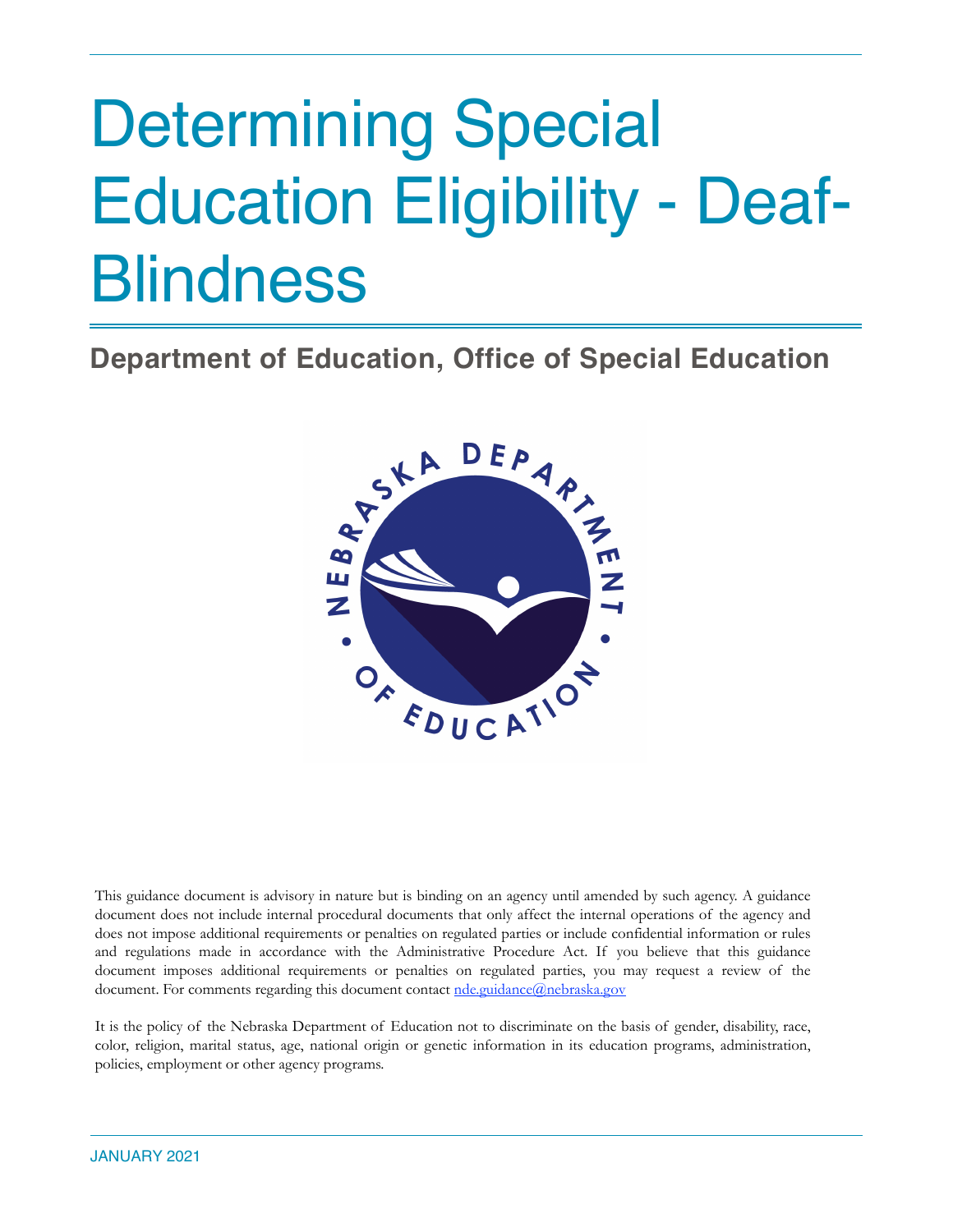### **Introduction**

These eligibility guidelines provide parents, teachers, special education personnel, administrators, and other professionals' information on the identification, verification, and determination of eligibility for special education services for children with deaf-blindness.

Deaf-Blindness or dual sensory impairments should mean a combined hearing and visual impairment; the combination of which causes severe communication and other developmental and educational needs. Deaf-Blindness/dual sensory impairments cannot be accommodated in special education programs solely for children with deafness or blindness, unless supplementary assistance is necessary to address the educational needs resulting from the combined disabilities.

Functional deaf-blindness should mean that a child has such severe impairments that the level of sensory (auditory and visual) functioning cannot be adequately determined or the child requires adaptations in both auditory and visual modes.

This category of children has been defined by both federal and state regulations. A three-part eligibility requirement for a child to be verified as a child with deaf-blindness is as follows:

- Meet eligibility criteria (92 NAC 51.006);
- Documentation of adverse effect on educational performance;
- Determination that a need for special education is evident.
- •

### **State Definition**

**Deaf-Blindness** - To qualify for special education services in the category of deaf-blindness, the child must have concomitant hearing and visual impairments, the combination of which causes: severe communication needs; and other developmental and educational needs. The severity of these needs is such that they cannot be accommodated in special education programs solely for children with deafness or children with blindness.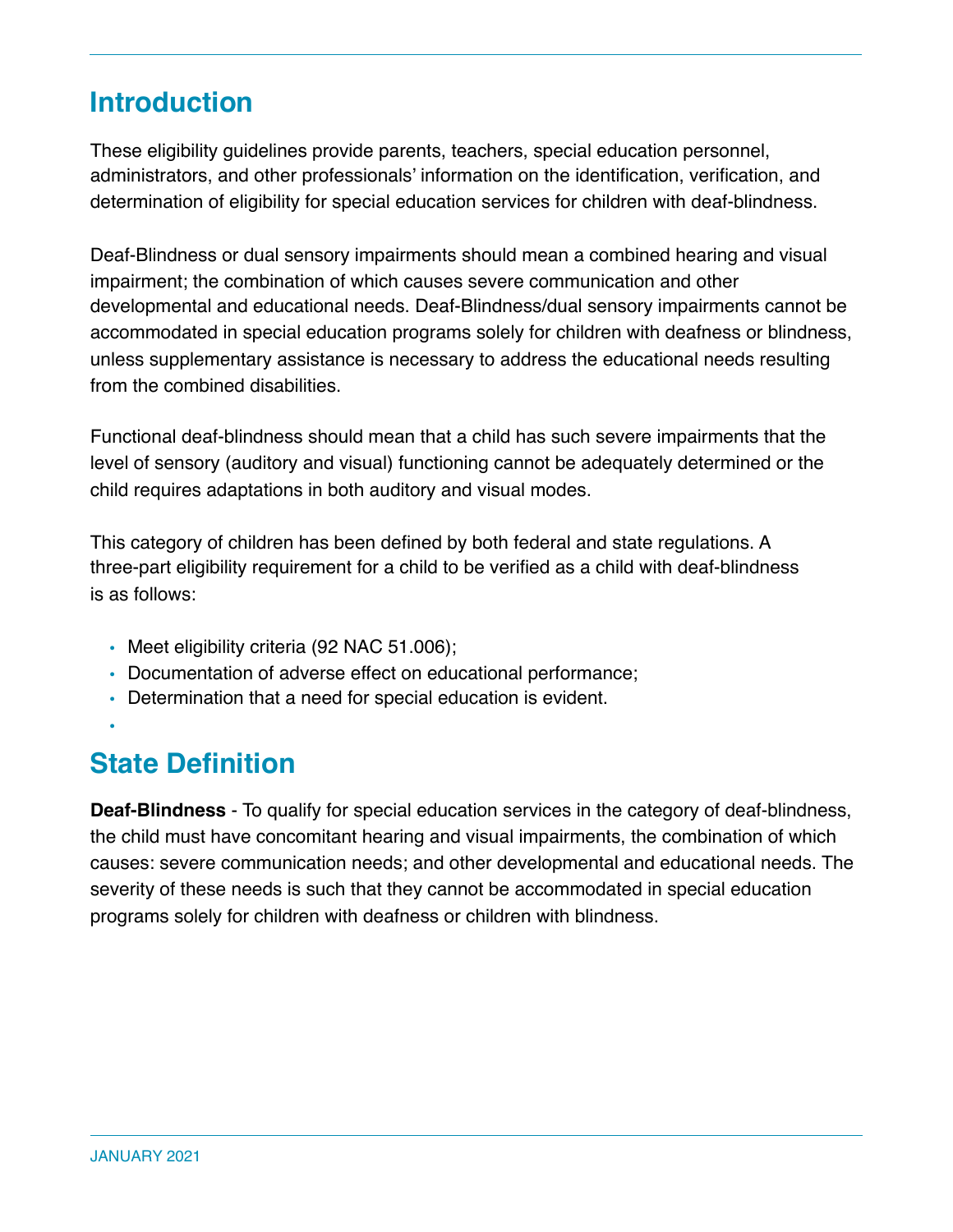# **Section 1: MULTIDISCIPLINARY EVALUATION (MDT) CONSIDERATIONS**

The Multidisciplinary Team (MDT) should include at least:

- $\cdot$  The child's parent(s);
- For a school age child, the child's regular teacher(s) or a regular classroom teacher qualified to teach a child of that age;
	- For a child below age five, a teacher qualified to teach a child below age five;
- Special educator endorsed in the area of Deaf or Hard of Hearing (D/HH) and a special educator endorsed in the area of Visual Impairment;
- A school district administrator or a designated representative; and
- At least one person qualified to conduct individual diagnostic examinations of children in their specific area of training (i.e., school psychologist, speech language pathologist, or other instructional specialist).

In addition, the MDT should consider the following team members: An audiologist or an individual qualified to interpret the results of the audiological report.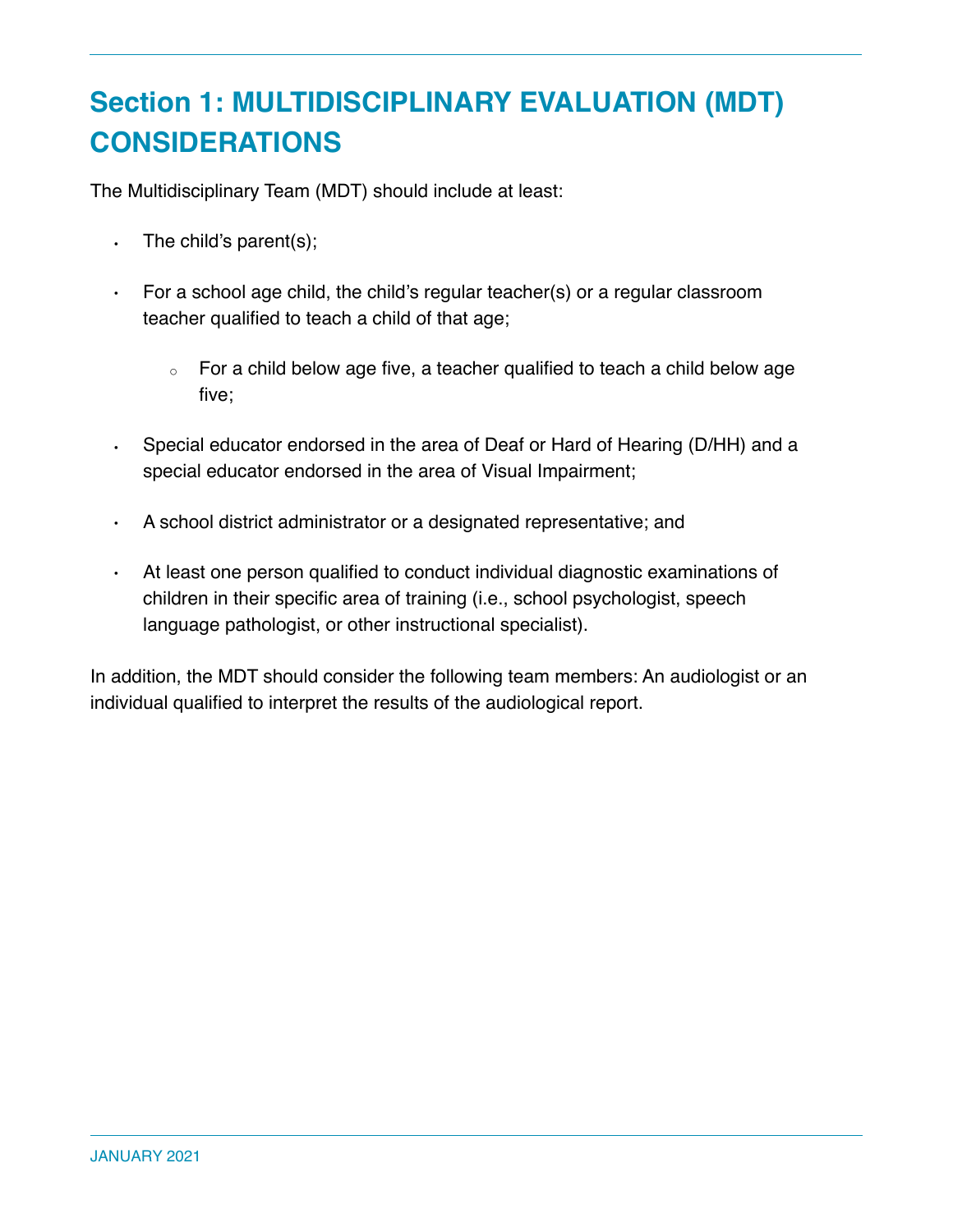### **Section 2: GUIDELINES**

The child with deaf-blindness should meet the criteria for both Deaf/Hard of Hearing (D/HH) and visual impairments.

### **Deaf/Hard of Hearing**

In order for a child to be verified Deaf/Hard of Hearing the evaluation should include:

- A written report, with diagnostic documentation, signed by a licensed or certified audiologist verifying a unilateral or bilateral, fluctuating or permanent hearing loss based on a current audiological evaluation.
- The analysis and documentation of the adverse effects the impairment has or can be expected to have on the development or educational performance of the child in at least one of the following areas:
	- Effective communication;
	- Expressive or receptive language development;
	- Speech reception or production;
	- Cognitive ability;
	- Academic or vocational performance;
	- Social or emotional competence:
	- Adaptive behavior skills, or result in a social/behavioral disability

Children with dual sensory impairments represent a very heterogeneous group. The parents, child, and family must consider communication preferences and uses when planning and conducting evaluations and assessments; to find the child's present levels of functioning, development, or progress in acquiring and using language.

#### **Visual Impairment**

When determining eligibility for a visual impairment, including blindness, the evaluation should be thorough and rigorous. Such evaluations should include a data-based media assessment, be based on a range of learning modalities (including auditory, tactile, and visual) and include a functional vision assessment. An assessment of a child's vision status generally would include:

 $\bullet$  the nature and extent of the visual impairment; ●its effect on the ability for the child to learn to read, write, do mathematical calculations, and use computers and other assistive technology;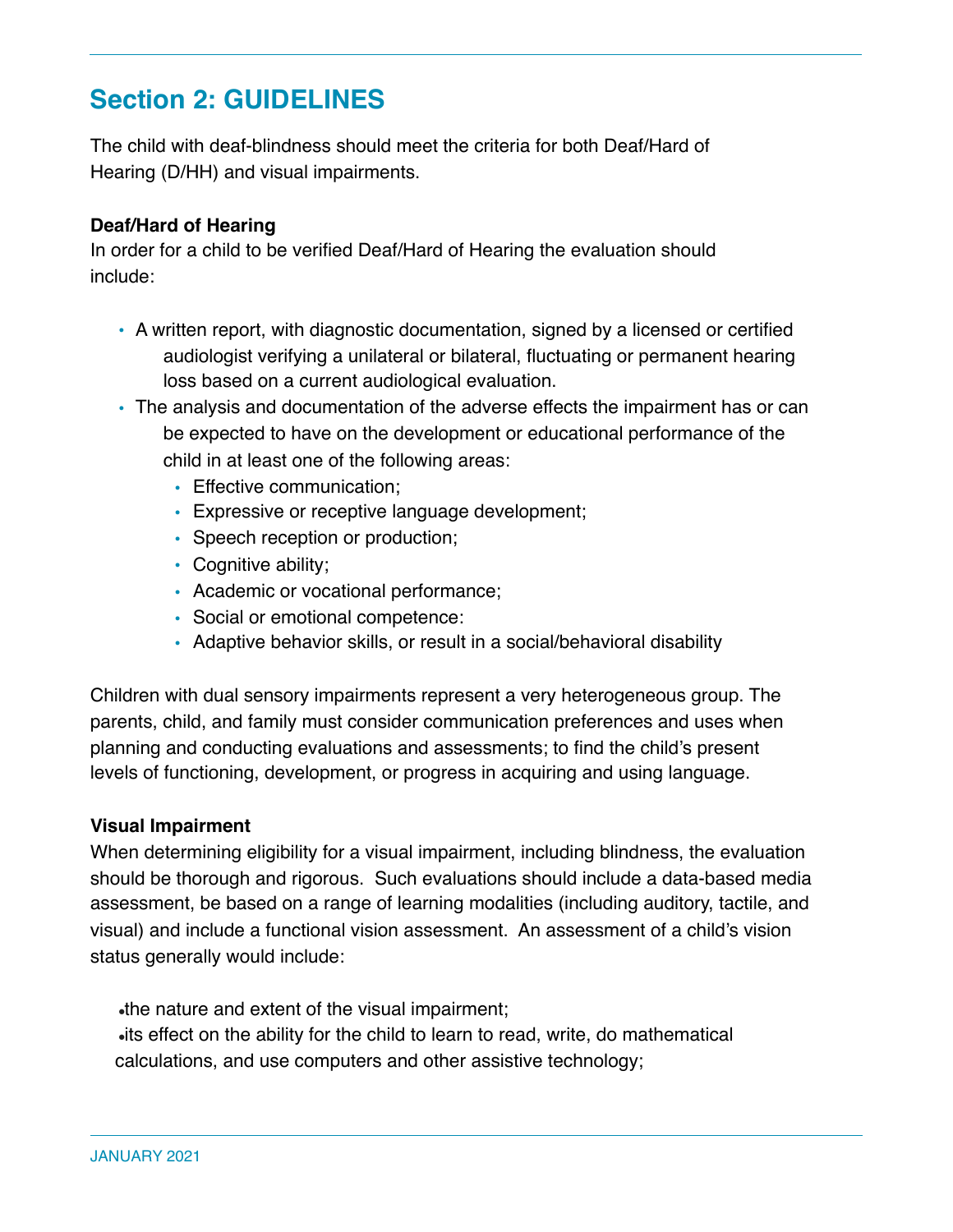•the child's ability to be involved in and make progress in the general curriculum offered to nondisabled students;

●the evaluation should be closely linked to the assessment of the child's present and future reading and writing objectives, educational needs, and appropriate reading and writing media.

●In addition, because the evaluation must assess a child's future needs, a child's current vision status should not necessarily determine whether it would be inappropriate for that child to receive special education

In all cases, when making a determination of a dual sensory impairment, the MDT should consider the educational performance of the child to determine if it is below that of peers regardless of modifications and/or accommodations of instruction, curriculum, and environment. In addition, the MDT should consider medical information to determine if there is evidence of a combined hearing and visual impairment. Lastly, the MDT should review functional hearing and vision information to determine if there is evidence of a dual sensory impairment. The MDT must determine whether the deafblindness or dual sensory impairment is the primary disability of the child.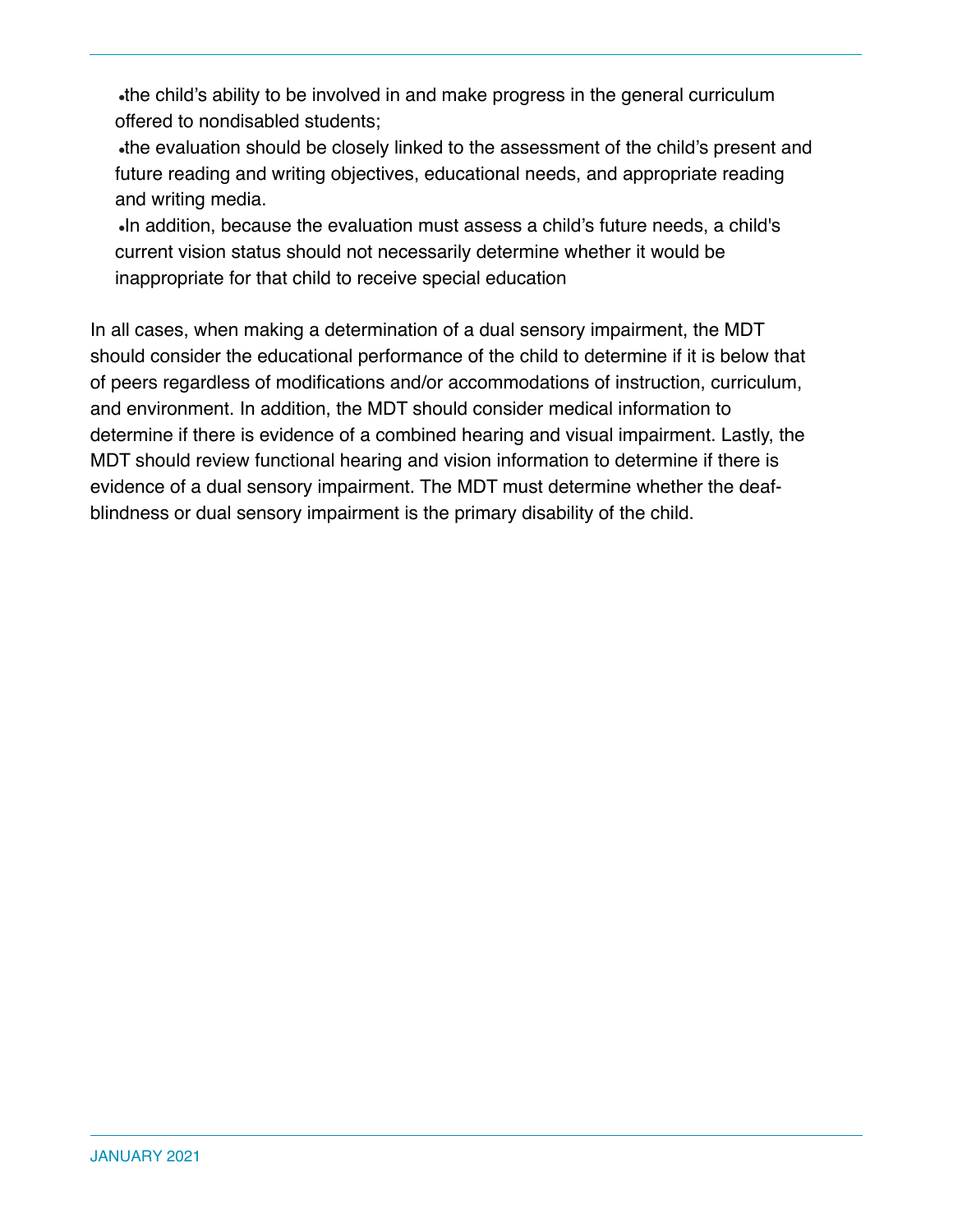# **Section 3: PROCEDURES TO DETERMINE ADVERSE EFFECT ON DEVELOPMENT/EDUCATIONAL PERFORMANCE**

### **FACTORS TO CONSIDER**

Many factors should be considered in determining if deaf-blindness is causing or can be expected to produce significant delays in the child's development or educational performance. The factors include, but are not limited to:

- Type and degree of hearing and visual impairments
- Etiology of the hearing and visual impairments
- Age of onset of the hearing and visual impairments
- Age of identification
- Current age
- Nature/status (permanent, stable, progressive, fluctuating, etc.)
- Current medications
- History and use of interventions
- Relevant family/medical history
- Current educational placement
- Educational performance (communication, orientation and mobility, language, academic, social-emotional)

This list is not exhaustive. Examination of each of these factors may lead to additional factors to consider. The educational team, including educators endorsed to teach children with visual impairments, and children who are Deaf/Hard of Hearing (D/HH), can determine how these factors may impact the child. Parents, medical professionals, classroom teachers, and the child can also provide information important in determining the impact of the hearing and visual impairments.

It is critical for the MDT to have current medical information in regard to hearing and vision in order to make appropriate evaluation decisions. This medical information should provide evidence of dual sensory impairment (both hearing and vision loss).

A functional vision assessment and a functional hearing inventory should be conducted for those children who have such severe disabilities that they exhibit inconsistent auditory and visual responses. In many cases, the medical personnel for this population cannot determine current and specific medical information regarding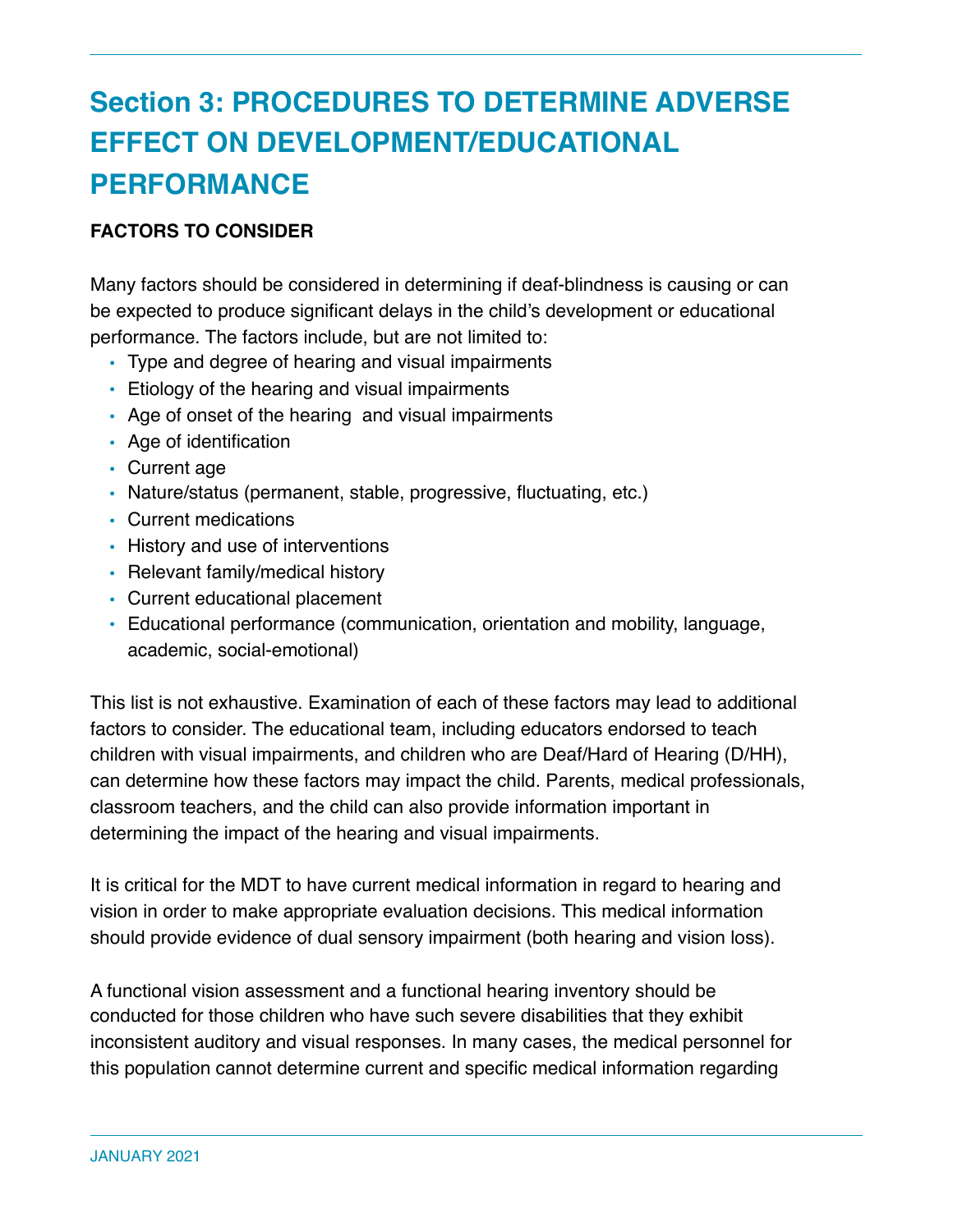vision and hearing; therefore, conducting functional assessments in regard to vision and hearing becomes critical.

When making a determination of the adverse effects of dual sensory impairments, the educational team should consider the child's age; types of communication modality (ies) used by the child; functional use of language; functional use of hearing and vision; and the types of interventions used by the child in orientation and mobility, academic, social interaction, independent living, assistive technology, career education, and recreational and leisure skills.

The following questions are to guide documentation and determination of whether the disability has an adverse effect on the child's developmental/educational performance:

- ‣ Compensatory or functional academic skills, including communication modes
	- Does the child meet district standards (outcomes) for his/her grade levels?
	- Does the child's progress reflect his/her ability level?
	- Does the child have access to the curriculum and materials at his/her grade level in the appropriate medium (Braille, large print, auditory and assistive listening devices or tactile formats)?
	- Does the child have opportunities to participate in a functional curriculum?
	- Does the child have an effective way to communicate (Speaking, sign language including tactile sign, augmentative communication, and object/ touch cues)?
- ‣ Orientation and mobility
	- Is the child able to determine where he/she is in the environment?
	- Does the child travel safely and efficiently in the environment?
- ‣ Social interaction skills
	- Does the child behave in socially appropriate ways?
	- Does the child initiate interactions with peers and adults?
	- Does the child have paper interactions?
- ‣ Independent living skills
	- Does the child perform the tasks that allow him/her to care for personal needs?
	- Does the child have organizational skills?
	- Does the child have the skills needed for adult independence?
	- Does the child have problem solving skills?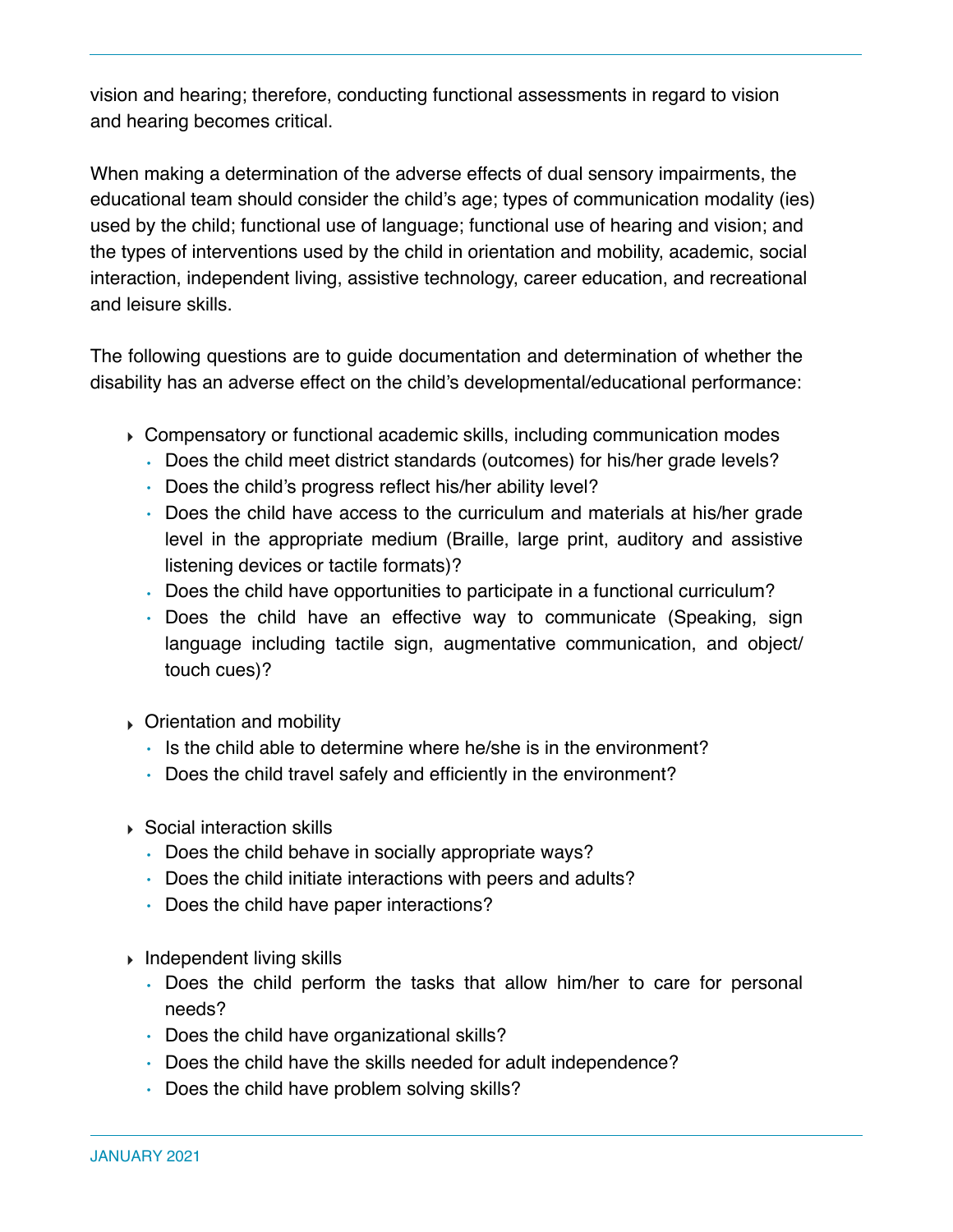- ‣ Recreation and leisure skills
	- Does the child have opportunities to participate in an array of age appropriate activities?
	- Does the child participate in movement and physical fitness activities that promote good health?
- ‣ Career/vocational education
	- Does the child have information about existing vocations?
	- Does the child have opportunities to participate in a variety of job experiences?
	- Does the child have the skills needed to become meaningfully employed?
- ‣ Assistive technology
	- Does the child have access to the specialized technology available (Braille note takers, speech output devices, assistive listening devices)?
	- Does the child have access to an array of technology devices (both low and high tech)?
	- Does the child have access and use specialized technology to access the curriculum?
- ‣ Visual and auditory efficiency skills
	- Does the child systematically use residual hearing and vision efficiently?
	- Does the child use assistive devices to supplement hearing and vision effectively?
- ‣ Self-determination skills
	- Does the child assist in the planning of his/her educational program?
	- Does the child have opportunities to make decisions about his/her educational program?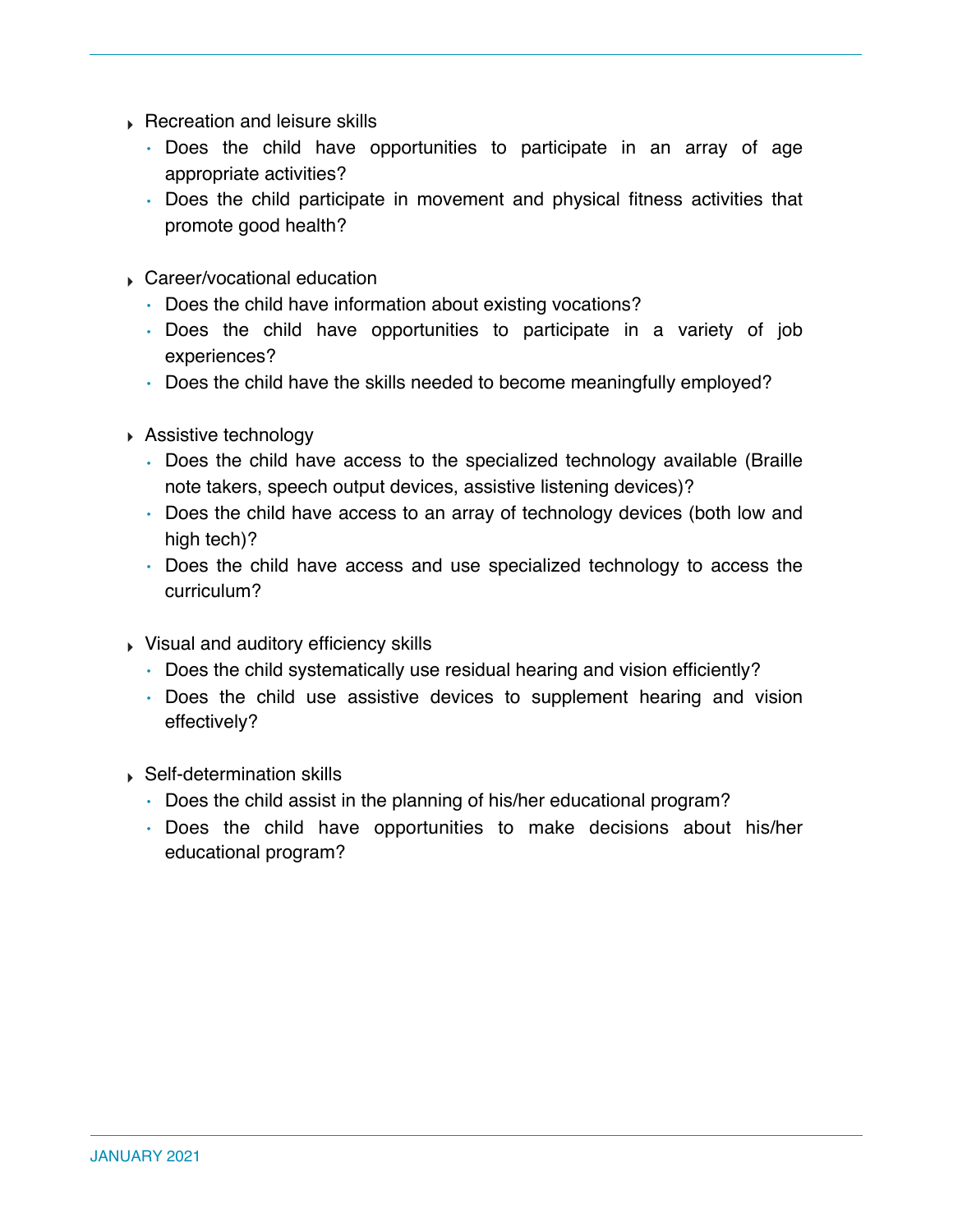### **Section 4: RELATED DEFINITIONS**

**Deaf-Blindness** – Concomitant hearing and visual impairments, the combination of which creates such severe communication and other developmental and educational needs that they cannot be accommodated in special education programs solely for children with deafness or children with blindness.

**Dual-Sensory Impairment** – The presence of a combined and verified vision and Deaf/Hard of Hearing (D/HH), the effects of which are multiplicative and cumulative rather than additive, that limits the access of an individual to visual and auditory information about the world around them and interferes with the ability to gather information, learn, function, communicate, and interact with others in a clear and consistent manner.

**Congenitally Deaf-Blind** – Refers to individuals who are born with hearing and vision losses.

**Congenitally Deaf, Adventitiously Blind** – Refers to individuals who are born with deafness and acquire blindness.

**Congenitally Blind, Adventitiously Deaf** – Refers to individuals who are born with blindness and acquire deafness.

**Adventitiously Deaf-Blind** (acquired Deaf-Blindness) – Refers to individuals who are born with hearing and vision but later lose both senses to varying degrees. The losses may occur at different times.

**For additional definitions relevant to dual sensory impairments refer to the definition sections of hearing and vision impairments.**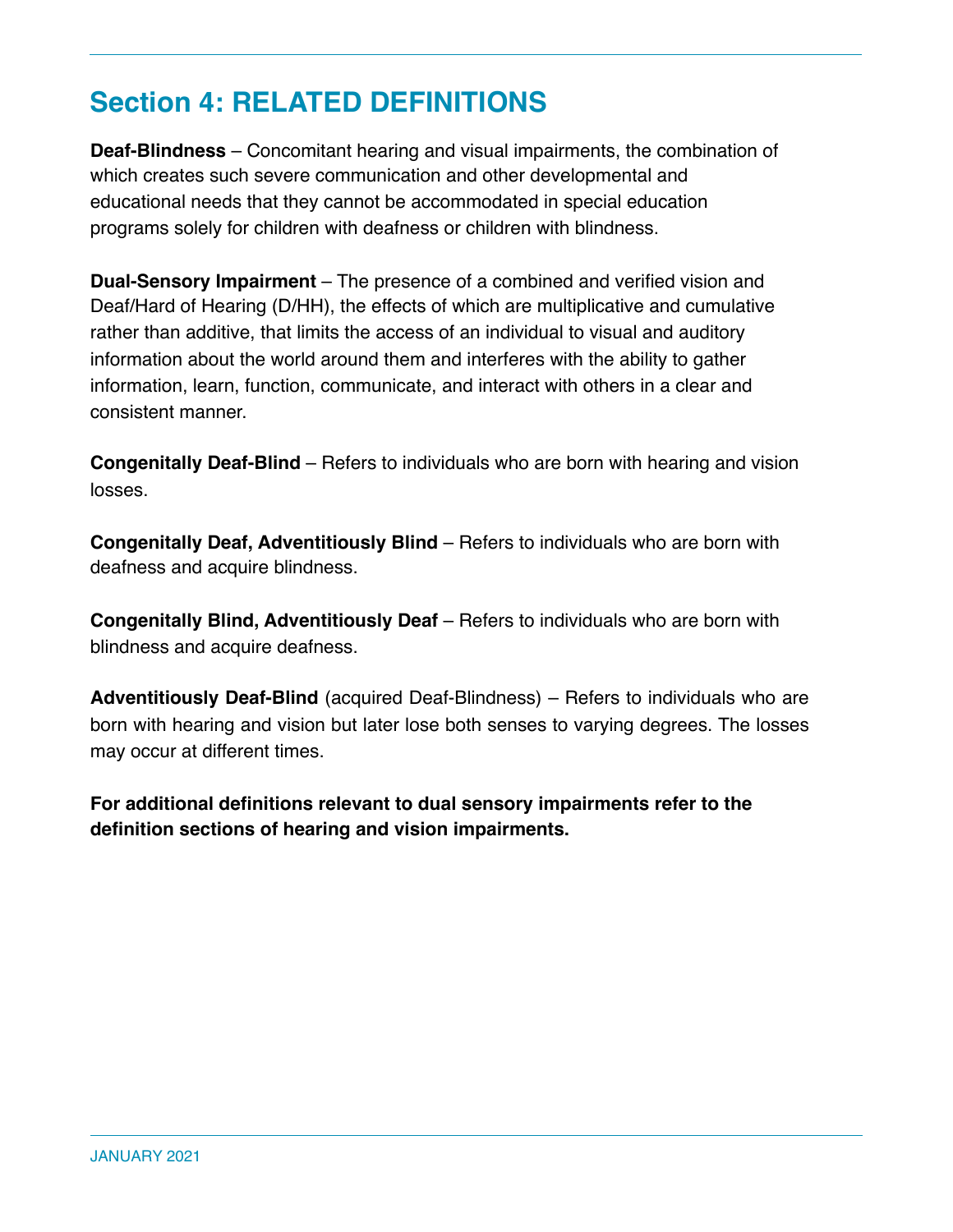### **Section 5: FREQUENTLY ASKED QUESTIONS**

#### **1. Can children with deaf-blindness have other disabilities?**

Yes, many children with deaf-blindness have additional disabilities. When assessing a child for other disabilities, such as OHI, TBI, SLI, multiple disabilities, it is important to consider dual sensory loss and the impact on educational performance.

### **2. Why is it important to complete a functional assessment of both hearing and vision when completing assessment for a child with deaf-blindness?**

It is important to know the extent that the child is able to utilize his/her ability to hear and see in the school setting. Some children have such severe disabilities that they exhibit inconsistent auditory and visual responses, and in many cases the medical profession for this population cannot determine current degrees of functional hearing and vision. This information will be extremely helpful in planning the curriculum for the child in the classroom.

#### **3. Is there another term for deaf-blindness?**

Some people refer to deaf-blindness as a dual sensory impairment because two of the five senses are affected.

### **4. Do all children with deaf-blindness have the same level of hearing and vision loss?**

No. Each individual child with deaf-blindness has varied levels of hearing and vision loss ranging from mild to severe. In fact, research states that most children with deaf-blindness have some ability to hear and see. It is the combined loss of both hearing and vision (the distant senses) which make this population unique in their educational needs. When assessing children with deaf-blindness, the child's progress data will indicate that educational performance is far below that of peers despite modifications and/or accommodations to the instruction, curriculum, and environment.

#### **5. At what age should a child be assessed for deaf-blindness?**

At any age in which there are questions about the child's ability to hear and see.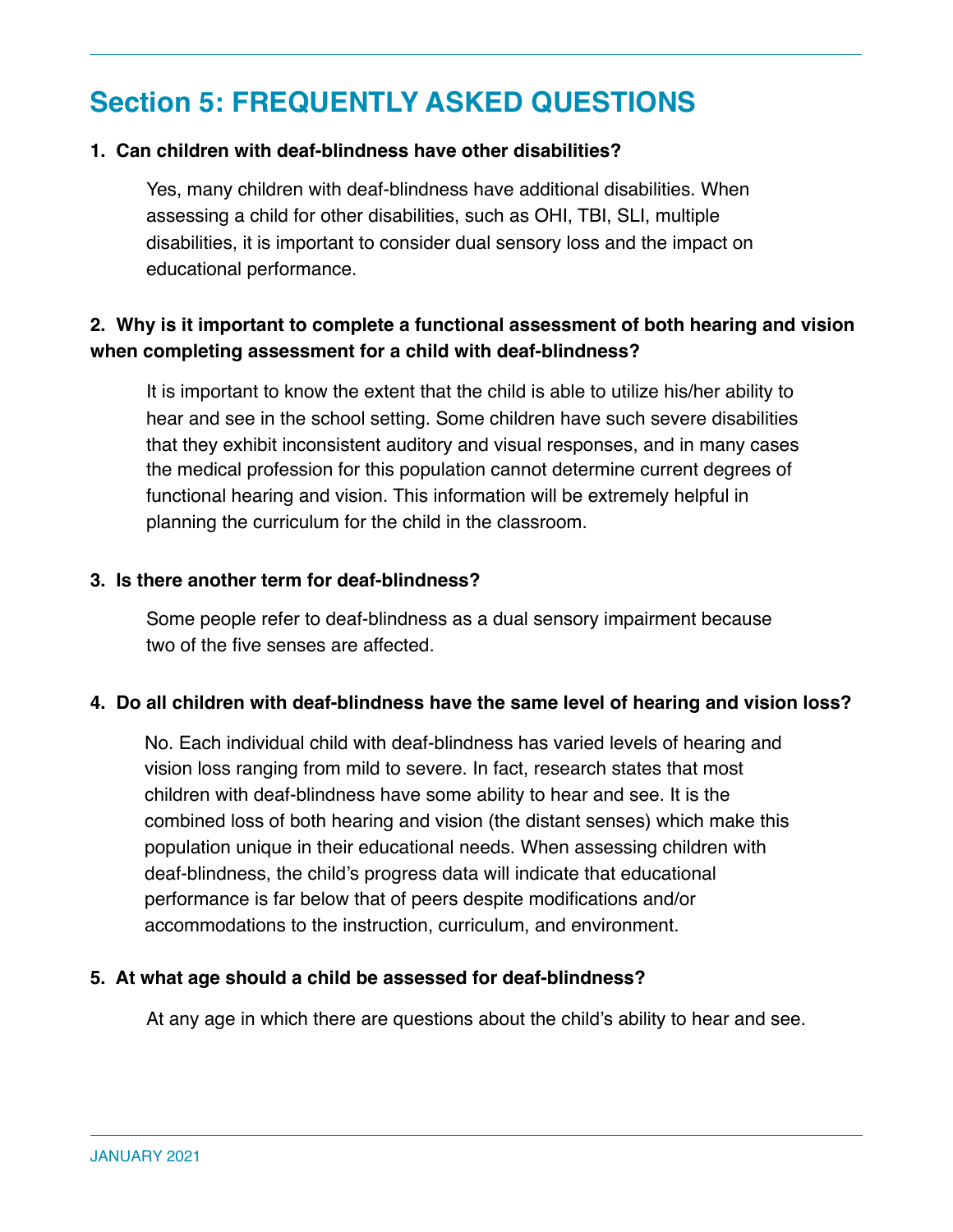### **SECTION 6: RESOURCES AND REFERENCES**

### **REFERENCES**

Alsop, Linda, (ed.). Understanding Deaf-Blindness: Issues, Perspectives, and Strategies. Utah State University, Logan, Utah: Ski-Hi Institute, Department of Communicative Disorders and Deaf Education, 2002.

Hallahan, Daniel P. and James M. Kauffman. Exceptional Learners, 12<sup>th</sup> Edition. Boston: Allyn and Bacon, 2011.

#### **STATE OF NEBRASKA RESOURCES**

Boys Town National Research Hospital www.boystownhospital.org

Nebraska Center for the Education of Children Who Are Blind or Visually Impaired (NCECBVI) www.ncecbvi.org

Nebraska Commission for the Blind and Visually Impaired www.ncbvi.ne.gov

Nebraska Commission for the Deaf and Hard of Hearing www.nedhh.ne.gov

Nebraska Department of Education www.nde.state.ne.us

Nebraska Deaf-Blind Project www.nedbp.org

Nebraska Educational Assistive Technology (NEAT) www.neatinfo.net

Nebraska Regional Programs for Children Who Are Deaf or Hard of Hearing www.nde.state.ne.us/SPEDadsites/regdeaf/html

Parent Training and Information (PTI – Nebraska) www.pti-nebraska.org

#### **WEB SITES**

American Association of the Deaf-Blind (AADB) www.aadb.org

American Council of the Blind (ACB) www.acb.org

American Foundation for the Blind (AFB) www.afb.org